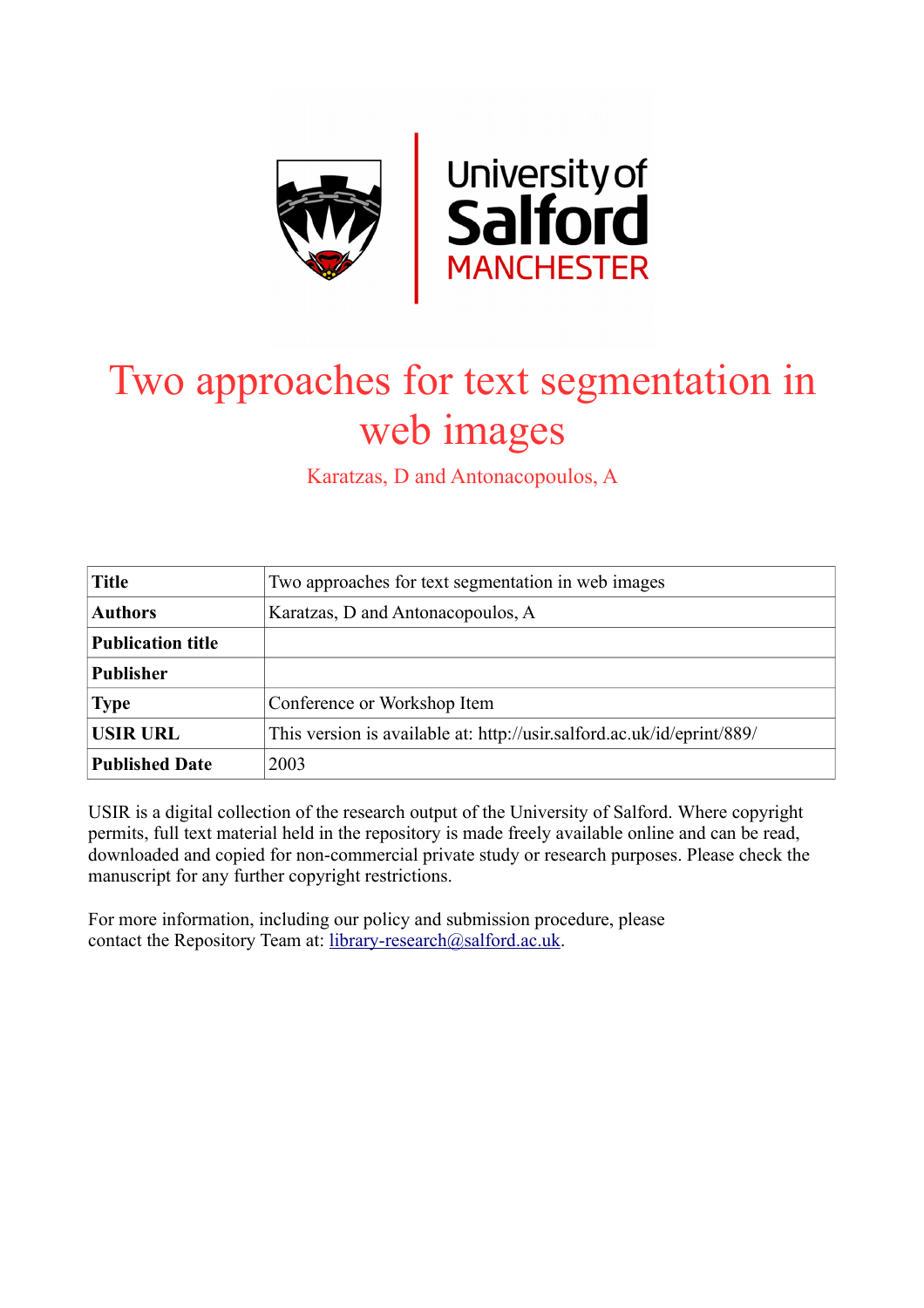© 2003,IEEE. Reprinted, with permission, from Karatzas, D and Antonacopoulos, A, Two approaches for text segmentation in web images, Proceedings of the 7th International Conference on Document Analysis and Recognition (ICDAR2003), 2003.

This material is posted here with permission of the IEEE. Such permission of the IEEE does not in any way imply IEEE endorsement of any of the University of Salford's products or services. Internal or personal use of this material is permitted. However, permission to reprint/republish this material for advertising or promotional purposes or for creating new collective works for resale or redistribution must be obtained from the IEEE by writing t[o pubs-permissions@ieee.org.](mailto:pubs-permissions@ieee.org)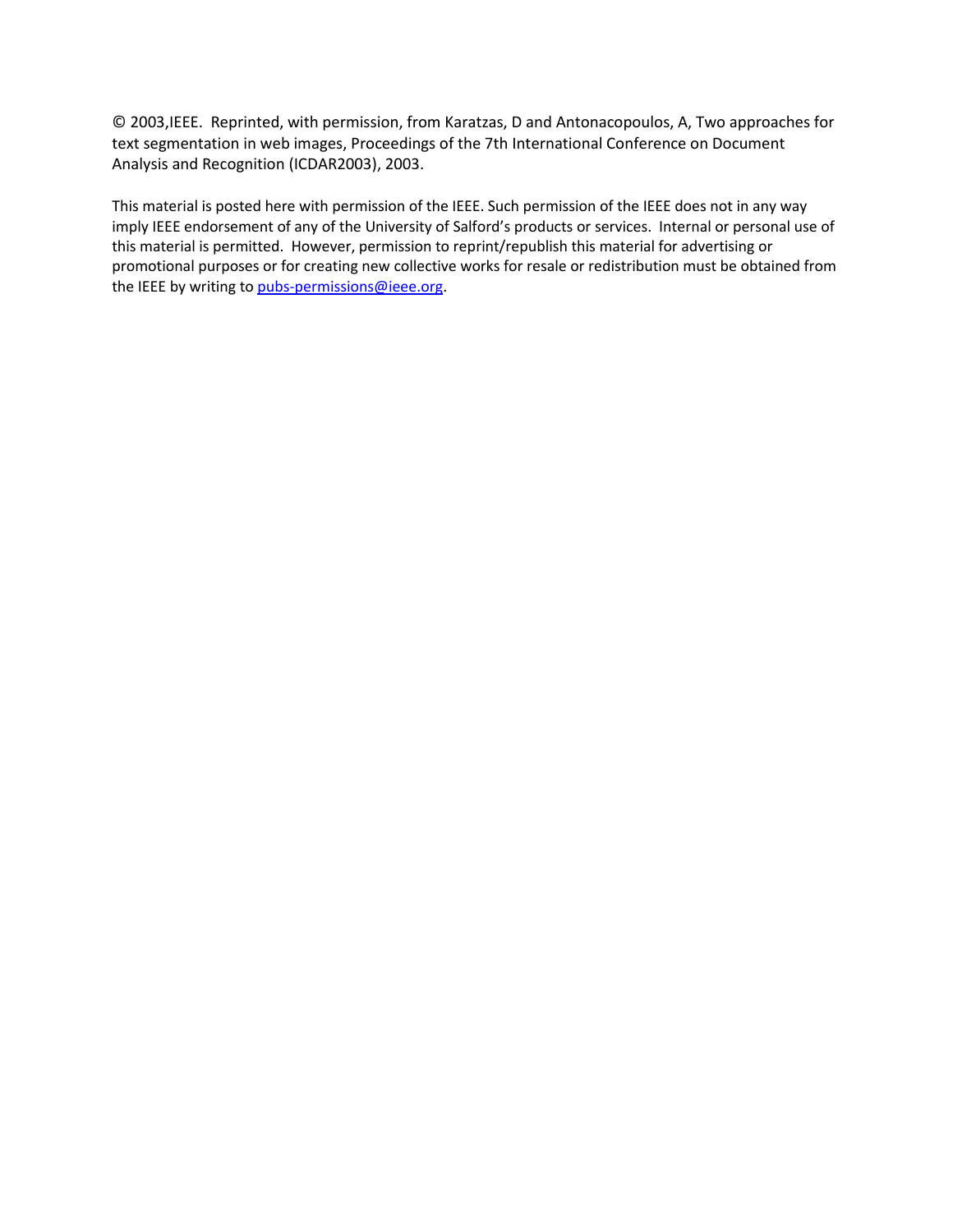*August 2003, IEEE Computer Society Press, pp. 131-136.*

## **Two Approaches for Text Segmentation in Web Images**

D. Karatzas and A. Antonacopoulos

*PRImA Group, Department of Computer Science, University of Liverpool, Peach Street, Liverpool L69 7ZF, United Kingdom http://www.csc.liv.ac.uk/~prima* 

#### **Abstract**

*There is a significant need to recognise the text in images on web pages, both for effective indexing and for presentation by non-visual means (e.g., audio). This paper presents and compares two novel methods for the segmentation of characters for subsequent extraction and recognition. The novelty of both approaches is the combination of (different in each case) topological features of characters with an anthropocentric perspective of colour perception— in preference to RGB space analysis. Both approaches enable the extraction of text in complex situations such as in the presence of varying colour and texture (characters and background).* 

#### **1 Introduction**

Web images play a crucial role in bringing visual impact to an otherwise plain text medium. Web page designers regularly create page headers and titles as well as other semantically important textual entities in image form. However, using current technology it is not possible to analyse the text embedded in images on Web pages. This is a significant problem for a number of reasons.

First, search engine crawlers [1] are not able to use the text in images for indexing. More often than not, this text contains key index terms, which in the majority of cases do not appear elsewhere on the page (main text)[2][3]. Second, this inability to access important key terms may hinder the effective ranking of search results.

Another important issue is that with the increasing use of multimedia content on the Web there is no uniform representation of the content of a page in a form that can be analysed in an automated way. Text remains the only medium that can be readily analysed, converted to voice etc. It can be argued that it is desirable, given the richness of text expressions, to obtain a textual representation (natural language) of the content of Web pages. The recognition of text in images is a step towards achieving this representation.

For completeness, it should be mentioned that HTML provides for an alternative text description of an image (using the ALT tag) but this is not used by all search engines either for indexing or for ranking [4].

Furthermore, a recent survey by the authors indicates that a significant proportion of ALT tag descriptions (56%) cannot be relied upon as they are either incorrect or do not exist [3].

Images on the Web differ in many aspects from real scenes and other document images. Especially the images that this paper is concerned with (banners, headers, illustrations etc.), are optimised for viewing on a monitor screen.

Web images have to obey file-size constraints, as downloading speed directly depends on the data volume. As a result, these images tend to be of low resolution (just good enough for display) and tend to be compressed (JPEG standard). More specifically to the images containing text, the following can be observed: The resolution is usually just 72 dpi, and various artefacts are present due to colour quantization and lossy compression. Moreover, the font-size used for text is very small (about 5pt–7pt) [2]. These conditions clearly pose a challenge to traditional OCR, which works with 300dpi images (mostly bilevel) and character sizes of usually 10pt or larger.

There is a small number of existing approaches addressing the problem of character segmentation and extraction. These methods produce good results for relatively simple images, but fail when more complex images are encountered for the following reasons. These approaches mostly deal with a very small number of colours (they do not work on full-colour – e.g., JPEG – images). They also assume a practically constant and uniform colour for text [5, 6] and fail when this is not the case. In practice, there are many situations where gradient or multicolour text is present (see Fig 1). The situation where dithered colours are present (especially in GIF images) has received some attention [7, 8] but such colours can only be found in a relative small number of Web images. Furthermore, the background may also be complex (in terms of colour) so that the assumption that it is the largest area of (almost) uniform colour in the image [9] does not necessarily hold. It should be noted that methods that deal with the extraction of text from video (a different field with different image characteristics) also make similar assumptions about the uniformity of the colour of the text (especially caption/credits text). **Process of the Transport of Conference on Documentary Conference of the 7th International Conference of the 7th International Conference of Conference of Conference of the Transport of Conference of Conference of Confer** 

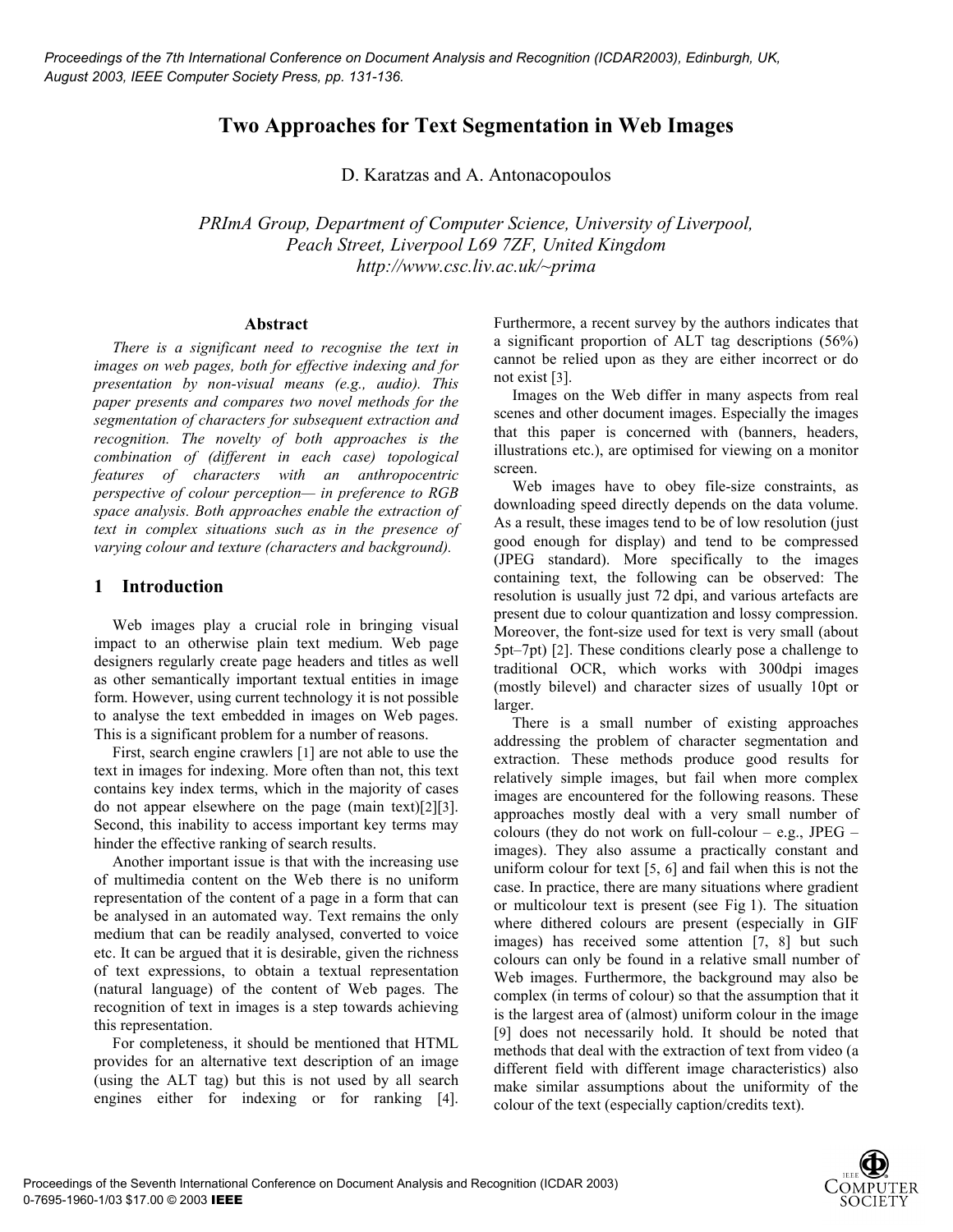This paper proposes two methods to extract characters of non-uniform colour and in more complex situations. It argues that the RGB colour space representation is not suited to the extraction of text from Web images and adopts approaches based on analysing differences in chromaticity and lightness that are closer to how humans perceive distinct objects.

In the following section, the text extraction methods are described, each one in a separate subsection. Results are presented, and the two methods are compared and discussed in Section 3, while the paper is concluded by Section 4.



**Figure 1. Sample Web Page image, containing gradient text over a (partly) multicoloured background. Originally reproduced in colour.** 

#### **2 Text segmentation methods**

Humans perceive colour differences with certain bias and distinguish colours based on chromaticity and lightness (different from the commonly used (R+G+B)/3 ) [12].

The premise of both approaches described in this paper is that a method for text extraction in these circumstances should perform based on the analysis of colour differences as humans perceive them and not necessarily as expressed in the RGB space.

The first approach, in addition to using structural features, follows a split-and-merge strategy based on the Hue-Lightness-Saturation (HLS) representation of colour as a first approximation of an anthropocentric expression of the differences in chromaticity and lightness.

The second approach performs a bottom-up aggregation of colour connected-components based on a fuzzy *propinquity* measure that utilises two features: a colour distance in the perceptually uniform L\*a\*b\* colour space and a feature expressing topological properties of character strokes. Each of the approaches is concisely described next. Earlier more detailed (albeit preliminary) individual accounts of the methods are in [13, 14]. Here an updated description of the methods is given primarily to fulfil the main task of this paper which is the presentation of their results and their comparison.

#### **2.1 Split-and-Merge approach**

In the first approach, character-like components are identified as distinct regions with separate chromaticity and/or lightness performing a layer decomposition of the image as a result of histogram analysis of Hue and Lightness in the HLS colour space. The HLS colour space is chosen since the factors that enable humans to perform (chromatic) colour differentiation are mainly the wavelength separation between colours (expressed by Hue differences), the colour purity of the colours involved (expressed by Saturation) and the perceived luminance of the colours involved (expressed by Lightness). Moreover, biological information available for Wavelength, Colour Purity and Lightness discrimination is used in connection to the HLS image data to direct the way mergers occur during the component aggregation stage.

The first operation performed by the method is a conversion of the RGB data stored in the image file into the HLS representation. Following this, the Split-and-Merge method performs segmentation in three steps, explained in detail below.

**2.1.1. Pre-processing.** After converting the image data (RGB) to the HLS representation, a pre-processing step is performed, where the image is split in two layers, one containing the chromatic pixels (i.e. those for which a dominant wavelength can be identified, such as red, green, blue, purple etc) and a second containing the achromatic (black, white and shades of grey) ones. The importance of this step lies in the fact that any process that involves Hue values will fail if applied to achromatic pixels, since the Hue for those pixels is either very unreliable or undefined (by default set to zero).

To perform this separation, biological information on the amount of pure Hue needed to be added to white before the Hue becomes detectable is used [10, 11].

**2.1.2. Splitting stage.** The subsequent splitting process attempts to identify areas of similar (as humans perceive it) colour in the image.

For the pixels of the achromatic layer the histogram of Lightness is computed, and peaks are identified. The peaks identified are analysed and certain peaks are combined in the following way. For every pair of adjacent peaks, the range of Lightness values spanned by both peaks is examined. If the Lightness value at the left minimum of the left peak is similar to the Lightness value at the right minimum of the right peak the two peaks are combined. Two colours are considered similar (in terms of Lightness) if a human being cannot differentiate between the two. Similarity here is defined based on the results of in-house experiments which determined the

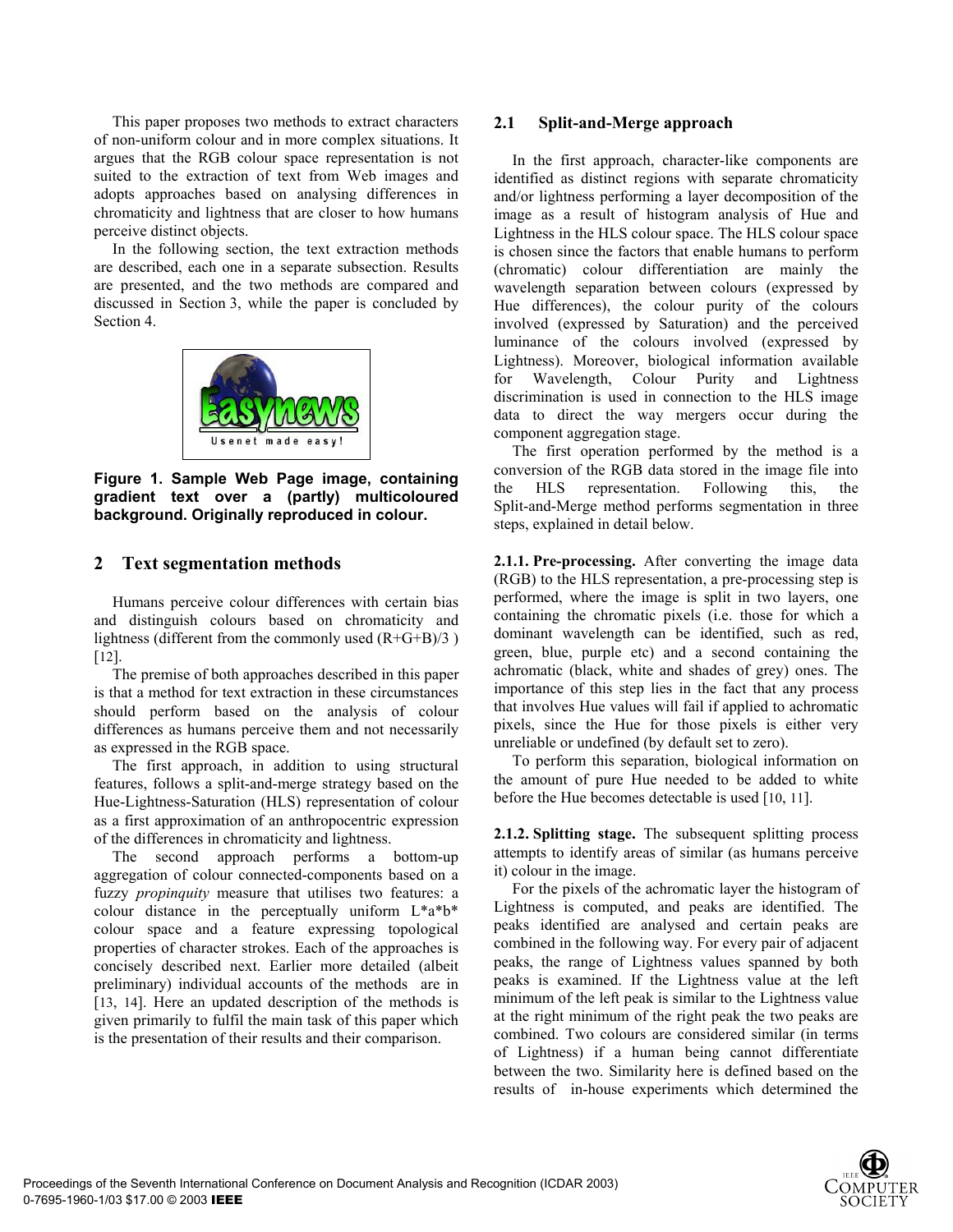least noticeable lightness differences (by humans). These results broadly agree with the biological information available about least noticeable luminance differences [11]. For each peak identified (after all combinations have taken place), the pixels in the image that have Lightness values under the peak are exported to a different sub-layer.

In a similar manner, the histogram of the Hues is computed for the pixels of the chromatic layer and peaks are identified.. Two adjacent peaks are combined here if the Hue value at the left minimum of the left peak is similar to the Hue value at the right minimum of the right peak. Similarity here is defined based on biological information available for wavelength discrimination [11]. The chromatic layer is thus split into sub-layers of different Hues (each layer containing the range of hues under each of the final peaks). For each of the sub-layers produced, the Lightness histogram is then computed, peaks are identified and the peak analysis process is repeated. Peaks are suitably combined and new image sub-layers are created for pixels with Lightness values in the ranges under each of the final peaks. The splitting process can be terminated early if only one peak can be identified in the histogram analysed and, therefore, splitting cannot produce more than one sub-layer. Following this process, a tree of layers is produced, where the original image is the root of the tree and the layers produced are the nodes.

**2.1.3. Merging stage.** After the splitting process is finished, a bottom-up merging process takes place. Connected components are first identified in each of the bottom (leaf) layers. The neighbouring pixels (in the original image) of each connected component are then examined, and if similar to the colour of the component, they are flagged as a potential extension for it. The similarity measure depends on the type of layer the analysis is performed in. If the layer in question is the result of Hue histogram analysis, then Hue (wavelength) discrimination data is used to assess if a viewer is able to differentiate between the Hue of the component and the Hue of the neighbouring pixels. Similarly, if the layer in question was produced by splitting based on the Lightness histogram, Lightness discrimination data is used. At the end of this process, connected components have been identified in each of the bottom layers, along with their potential extensions (referred to as *vexed areas* in the following).

Starting with the bottom layers, the overlapping of pairs of components (and their vexed areas) is computed and, if greater than a specified threshold, the two components are merged into a new component (with a new vexed area). After this process finishes at the bottom layers, the resulting components are copied one level up,

and their vexed areas are refined according to the type of the layer they are copied into (taking into account either Hue or Lightness discrimination data). Then the same process of component aggregation based on overlapping is performed and the process continues, working its way towards the root of the tree. The merging process stops when the layer corresponding to the original image is reached. At that point, the desired result will be that characters in the image are described by connected components not containing parts of the background.

## **2.2 Fuzzy approach**

The second segmentation method developed operates in a bottom-up way, initially identifying connected components of uniform (as perceived by humans) colour inside a given image, and progressively (selectively) merging them into larger components – ultimately representing the characters in the image. Component aggregation is directed here by a metric of 'closeness and similarity' between components called *Propinquity*, which is defined and evaluated within the framework of a fuzzy inference system.

**2.2.1. Initial component identification.** In order to identify connected components the colour similarity between pixels here is measured with the help of a colour distance metric, which expresses – in essence – whether a human would consider two colours similar or not. It should be noted that colour discrimination in this method is approached in a distinctly different way, not focusing on separate colour properties (e.g. Hue, Lightness and Saturation), but on a single metric for colour similarity.

At this point it should be pointed out that the HLS and RGB colour spaces lack a straightforward measurement method for perceived colour difference. This is due to the fact that colours having equal (Euclidean) distances in those colour spaces may not necessarily be perceived by humans as being equally dissimilar. To address this problem the perceptually uniform  $L^* a^* b^*$  colour space is used here. Furthermore, by definition, the Euclidean distance between two colours in the  $L^* a^* b^*$  colour system corresponds to the perceived colour difference between the colours.

Neighbouring pixels of similar colour (with difference less than an experimentally derived threshold *∆E\* =*20) are grouped into (colour) connected components.

**2.2.2. The fuzzy inference system.** Having identified the initial set of connected components and in order for the component aggregation process to start, the *Propinquity* between each pair of components must be calculated. The Propinquity is defined as the single output of a fuzzy inference system, which combines two inputs: a *Colour*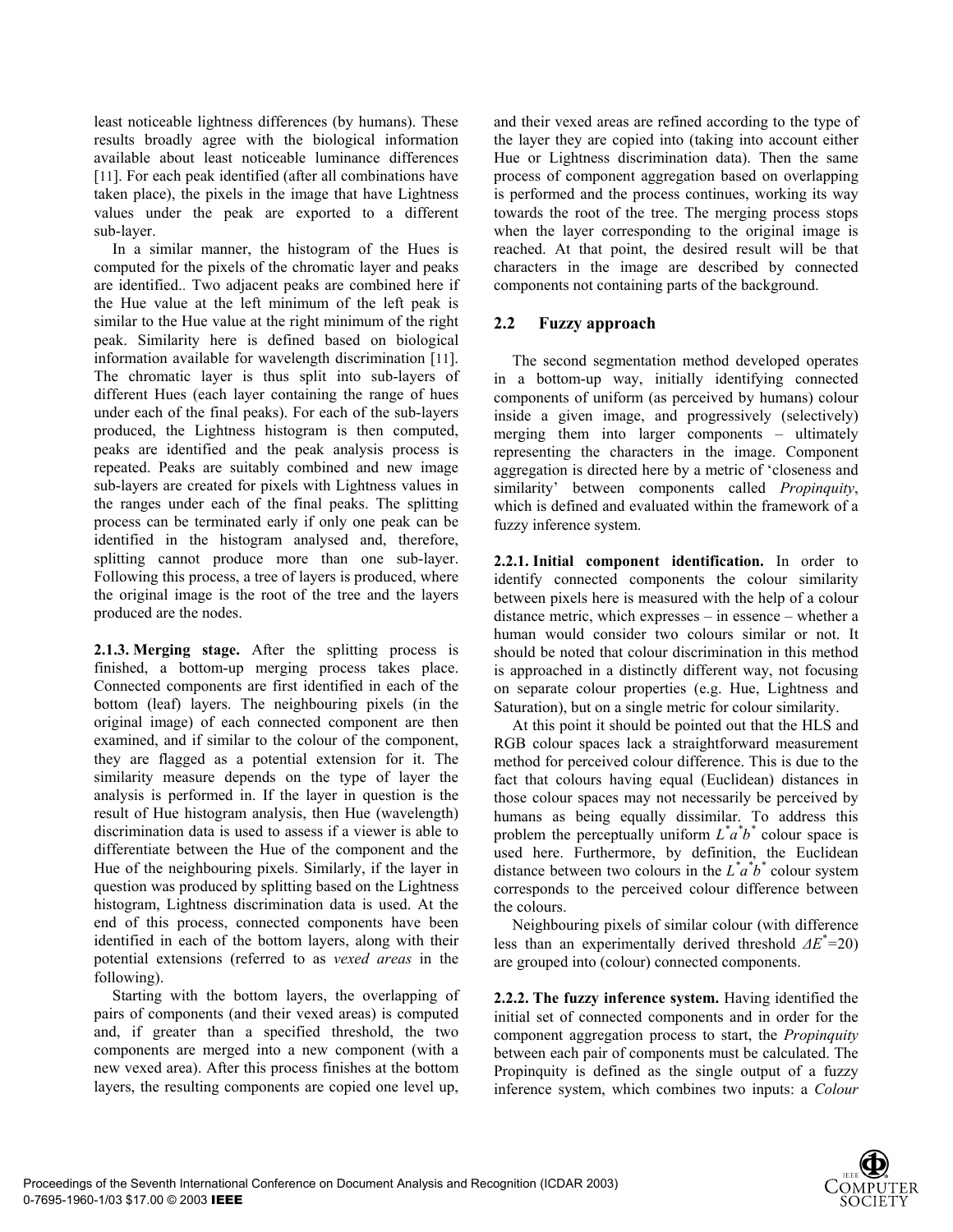*Distance* metric, and a metric expressing the topological relationship between two components (called the *Connections Ratio*).

The Colour Distance metric used as an input for the fuzzy inference system, is the Euclidean distance in the  $L^* a^* b^*$  colour space between the average colours of the components involved. Four fuzzy sets have been defined for the Colour Distance input, which express different levels of colour dissimilarity: *Insignificant*, *Small*, *Medium* and *Large*. Components having a Colour Distance in the Insignificant or Small fuzzy sets are considered similar enough to be able to be merged. For components with a Colour Distance in the Medium set the Colour Distance provides no certain indication (as to whether they can be merged or not – both outcomes are possible depending on the Connections Ratio input). Finally, components with Colour Distances in the Large set are never considered for merging.

The second input, the *Connections Ratio*, expresses the topological relationship between two components. A *Connection* is defined here as a link between a pixel and any one of its 8-neighbours, each pixel thus having 8 connections. A connection is called *internal* when both the pixel in question and the neighbouring one belong to the same component, and *external* when the neighbouring pixel belongs to another component. Given any two components *a* and *b*, the Connections Ratio, denoted as *CRa,b* is defined as :

$$
CR_{a,b} = \frac{Ce_{a,b}}{\min(Ce_a, Ce_b)}
$$

where  $Ce_{a,b}$  is the number of (external) connections of component *a* to pixels of component *b*, and *Cea* and *Ceb* refer to the total number of external connections (to all neighbouring components) of each of the components *a* and *b* respectively.

In practical terms, as the Connections Ratio expresses the extent to which components neighbour each other, it can be used as an indication of whether components form parts of continuous character strokes or not. Five fuzzy sets are defined to express the different situations. Components that partially neighbour, will have a Connections Ratio value in the middle range (covered by two fuzzy sets: *Medium Low* and *Medium High*). Large Connections Ratio values (in the *High* fuzzy set) indicate components extensively neighbouring (up to one including the other), which in most of the cases are not parts of the same character and should not be merged. Pairs of components loosely neighbouring have values in the range represented by the *Low* set. Finally, the *Zero* set is defined for components whose Connections Ratio is zero (disjoint components). These are components that do not neighbour at all and, therefore, cannot be merged.

In a similar manner to the two inputs, a number of fuzzy sets and the appropriate membership functions are defined for the Propinquity output. A total of seven fuzzy sets are defined for the output. A *Zero* fuzzy set is defined to facilitate the rejection of certain cases where components should not be merged. On the opposite end, the *Definite* fuzzy set is defined so that cases where components should definitely be merged are awarded a high Propinquity value. The Propinquity output is defined so that a value of 0.5 will be the threshold above which two components should be considered for a merger, while values below 0.5 indicate that two components should not be merged. A *Medium* fuzzy set is defined to cover the middle range of Propinquity values (0.4 to 0.6) and is used to indicate cases where it is not certain whether two components should be merged or not. The rest of the fuzzy sets provide for Propinquity values to be associated with different degrees of confidence on whether two components should be merged or not.

The combination of the two inputs into the single Propinquity output is achieved with the use of a set of rules. These rules favour small Colour Distance values, and Connections Ratio values in the middle range (for reasons explained above). Furthermore, appropriate rules are introduced which ensure that a zero propinquity value (expressed by the *Zero* fuzzy set) is assigned to pairs of components that do not neighbour (Connections Ratio values equal to zero – *Zero* fuzzy set) or are of completely dissimilar colour (high Colour Distance values – *Large* fuzzy set). The surface of Figure 2 shows the mapping from Colour Distance and Connections Ratio inputs to the Propinquity output.



**Figure 2. The mapping surface from the two inputs to the Propinquity output.** 

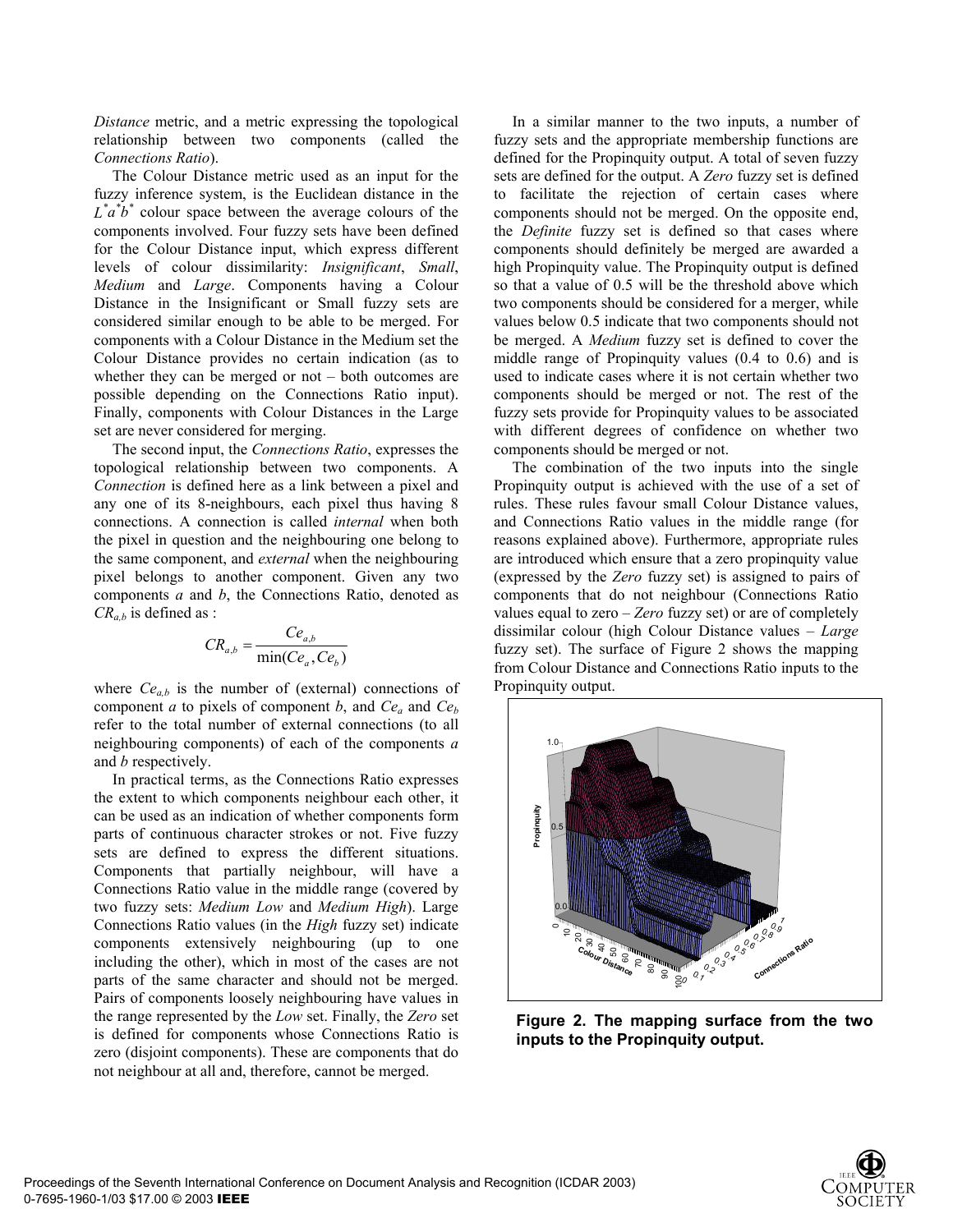**2.2.3. Component aggregation.** At this stage, based on the propinquity value computed for every possible pair of components, a sorted list of possible mergers is created. As long as the Propinquity value associated with the first merger in the list is higher than the threshold of 0.5, the merger in question is performed, and the list is updated accordingly. The component aggregation process finishes when no pair of components exist with a Propinquity value above the specified threshold. Similarly to the split-and-merge method (Section 2.1), the desired result at the end of the process will be that characters in the image are described by connected components not containing parts of the background.

#### **3 Results and discussion**

In order to evaluate the methods described here, a dataset of images collected from a variety of Web pages was used. The dataset used comprises 115 images, of varying size, colour complexity and text content, representative of the way image text is used in Web pages. The images in the dataset were grouped into four categories according to the colour combinations (text/background) present. Category A holds 14 images that contain multicoloured characters over multicoloured background. Category B contains 15 images that have multicoloured characters over monochrome background. Category C has 37 images with monochrome characters over multicoloured background. Finally, category D holds 49 images with monochrome characters over monochrome background. Whether the characters (or background) is monochrome or multicoloured is assessed by visual inspection. The distribution of images in the four categories reflects the occurrence of images in Web Pages.

The aim of the segmentation process is to partition the image in question into disjoint regions, in such a way that the text is separated from the background. Furthermore, ideally, characters should not be split into sub-regions or be merged with other characters. Since ground truth information is not available for the images of the dataset (a significant project on its own), the evaluation of the segmentation methods was performed by visual inspection of the final segmentation results. For each character contained in the image, the observer decides whether it has been either identified as a single component (correctly identified), split in multiple components, merged with one or more other characters, or missed (not correctly separated from the background). This assessment can be subjective since the borders of the characters are not precisely defined in most of the cases (due to anti-aliasing, artefacts introduced by compression etc).

The correct identification results for each category of the dataset are summarised in Figure 3. The Split-and-Merge segmentation method was able to correctly identify 55.83% of the characters in category A, 51.92% in category B, 75.82% in category C, and 74.24% in category D. The above results reflect the increasing difficulty in categories where the text is multicoloured. The Fuzzy segmentation method was able to correctly identify 59.22% of the characters in category A, 69.23% in category B, 70.67% in category C, and 71.62% in category D. Overall, both methods achieve a percentage of correctly identified characters that is approximately 69%.



**Figure 3. Character identification performance comparison for the two segmentation methods.** 

The Fuzzy segmentation method appears to cope better with images of the first two categories (multicoloured characters) than the Split-and-Merge method. On the other hand, the Split-and-Merge method gives better results for images of categories C and D (monochrome characters).

In terms of efficiency, the Fuzzy segmentation method tends to outperform the Split-and-Merge one as the latter has to work across a number of images (the different sublayers). Furthermore, the Fuzzy segmentation method more-often-than-not deals with a smaller number of larger components during merging, whereas the Split-and-Merge method tends to produce a large number of smaller components prior to merging

| Original      |  |  |  |  | What do I have to do to make \$\$\$, you ask? |  |  |
|---------------|--|--|--|--|-----------------------------------------------|--|--|
| Split & Merge |  |  |  |  | What do I have to do to make \$\$\$ you ask?  |  |  |
| Fuzzy         |  |  |  |  | W at do I ave to do to make \$\$\$, you as ?  |  |  |

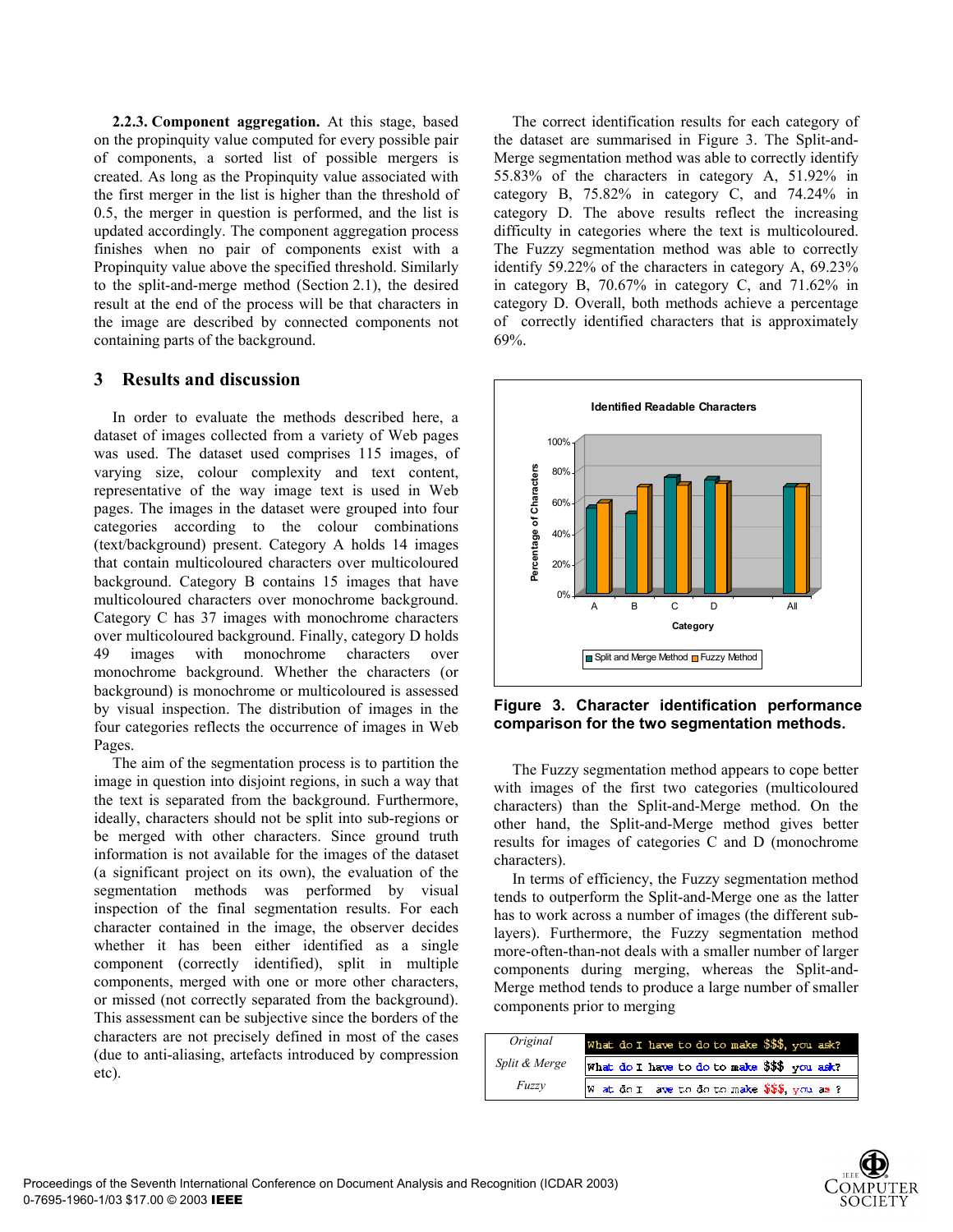#### **Figure 4. Example of image with multicoloured text over monochrome background.**

Overall, the Split-and-Merge method exhibits a tendency to merge medium-sized components, in contrast to the Fuzzy method, which is more conservative. Although in many cases this tendency results in better final segmentations (e.g. Figure 4), there are cases (e.g. Figure 5) where unwanted mergers between characters take place. In the examples shown here, identified characters are shown in red colour, split characters in red and merged characters in blue.



**Figure 5. Example of image with multicoloured text over monochrome background.** 

On the other hand, the Fuzzy segmentation method seems to deal better with small characters than the Splitand-Merge method. This fact manifests itself in two ways. First, the final segmentation produced by the Fuzzy method is generally much "cleaner" in the sense that not many small components (noise) are left, rather they are merged into larger components. The second and most important fact is that small characters (having width or height less than 4-6 pixels) are much better segmented by the Fuzzy method as can be seen in the example of Figure 6.



**Figure 6. Example of image containing small characters over multicoloured background.** 

## **4 Conclusion**

This paper presented and compared two methods for the segmentation of text embedded in images on Web pages, which was argued is a significant problem to be solved. One of the key characteristics of both methods is the emulation (approached from different angles in each case) of the way humans perceive differences in colour.

Given the difficulty presented by the nature of the images in question, both methods can be said to perform well, the final effectiveness of course will be judged by the target application domain. Work continues on optimising the methods' performance while the recognition of the text will be the next open problem with a significant number of hurdles to overcome.

#### **References**

- [1] D. Amor, *The E-Business (R)evolution*, Prentice Hall, 1999.
- [2] D. Lopresti and J. Zhou, "Document Analysis and the World Wide Web", Proceedings of the Workshop on Document Analysis Systems, Marven, Pennsylvania, October 1996, pp. 417–424.
- [3] A. Antonacopoulos, D. Karatzas and J. Ortiz Lopez, "Accessing Textual Information Embedded in Internet Images", *Proceedings of SPIE, Internet Imaging II,* San Jose, USA, January 2001, Vol. 4311, pp. 198–205.
- [4] Search Engine Watch, http://searchenginewatch.com
- [5] J. Zhou and D. Lopresti, "Extracting Text from WWW Images", Proceedings of the 4th International Conference on Document Analysis and Recognition (ICDAR'97), Ulm, Germany, August, 1997
- [6] A. Antonacopoulos and F. Delporte, "Automated Interpretation of Visual Representations: Extracting textual Information from WWW Images", Visual Representations and Interpretations, R. Paton and I. Neilson (eds.), Springer, London, 1999.
- [7] J. Zhou, D. Lopresti, and T. Tasdizen, "Finding Text in Color Images," proceedings of the IS&T/SPIE Symposium on Electronic Imaging, San Jose, California, pp. 130-140, 1998.
- [8] A. D. Lopresti and J. Zhou, "Locating and Recognizing Text" in WWW Images," *Information Retrieval*, vol. 2, pp. 177- 206, 2000.
- [9] A.K. Jain and B. Yu, "Automatic Text Location in Images and Video Frames", *Pattern Recognition*, vol. 31, no. 12, 1998, pp. 2055–2076.
- [10] G. Murch, "Color Displays and Color Science," in *Color and the Computer*, J. H. Durrett, Ed. Orlando, Florida: Academic Press INC., 1987, pp. 1-25.
- [11] G. Wyszecki and W.S. Stiles, *Color Science: Concepts and Methods, Quantitative Data and Formulae*, 2<sup>nd</sup> ed. New York: John Wiley & sons, 2000.
- [12] R.W.G. Hunt, *Measuring Colour*, John Wiley & Sons, 1987.
- [13] A. Antonacopoulos and D. Karatzas, "An Anthropocentric Approach to Text Extraction from WWW Images", *Proceedings of 4th IAPR International Workshop on*